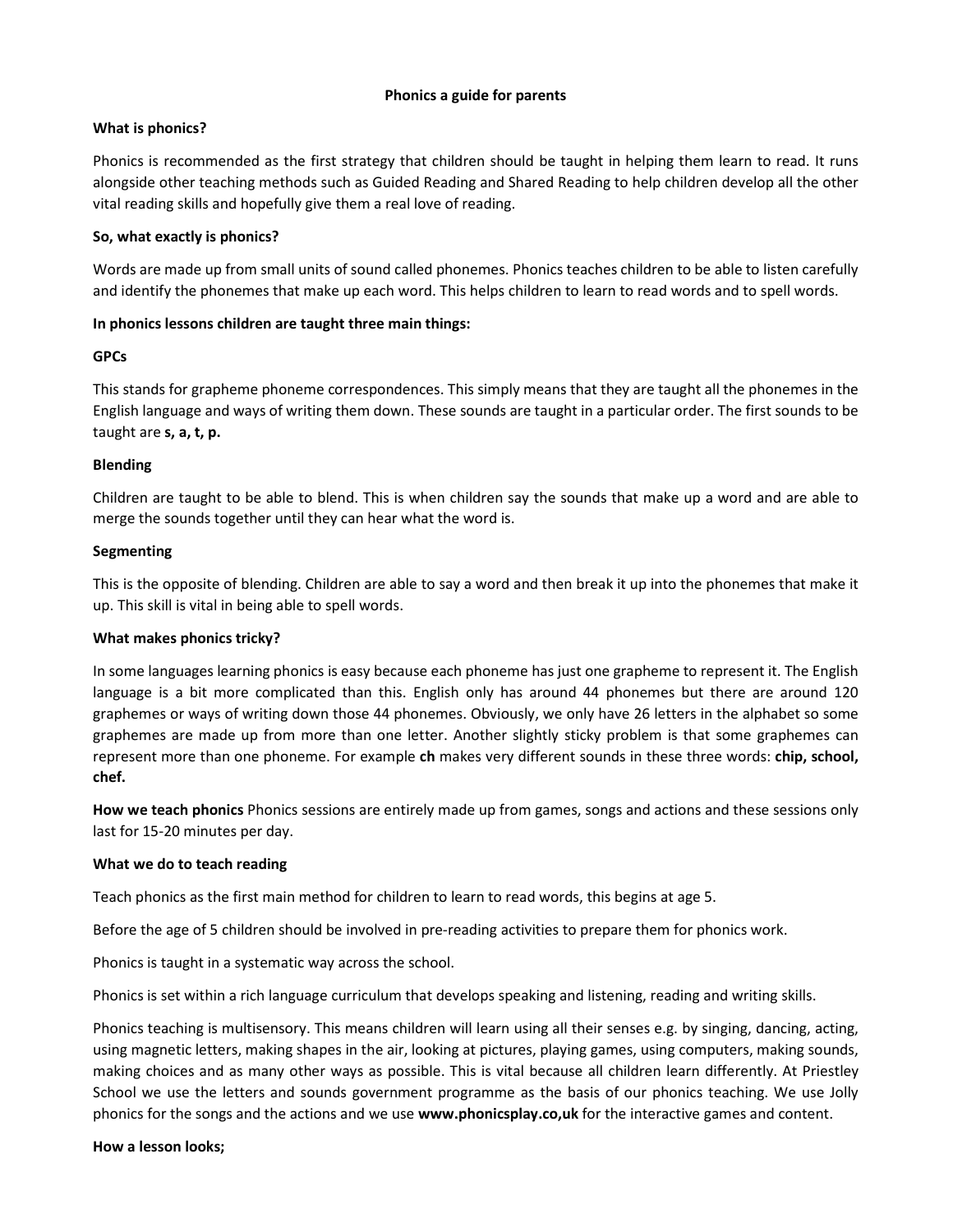Children in Reception, Y1 and Y2 have a 15-20 minute phonics session every day. This session is fast, fun and multisensory (see above). Each session follows a clear sequence:

**Introduction** - The teacher will explain to the children what they will be learning today and get them enthusiastic and motivated for the session.

**Revisit and review** - The children will play a quickfire game to practise something they have learned before and help build their confidence.

**Teach** - The children will be taught a new phoneme/grapheme or a new skill - this will be taught in a fun multisensory way and may well involve: songs, actions, pictures, puppets, writing giant letters in the air.

**Practise** - The children play fast, fun games to practise the new thing they have just learned. Many of the games on this site will be used in this section of the session.

**Apply** - The children will have a quick go at reading or writing sentences that involve the new thing they have just learned.

Each of these sections lasts a few minutes at most.

Outside of the phonics session children are given lots of opportunities to apply the new skills that they have learned in all the lessons that they do. The more opportunities they are given the sooner they will become confident with these skills. Each day the children are given time to practise forming the new grapheme in their sound book.

#### **Is this the only way that children are taught to read?**

Absolutely not! Phonics is the first step in helping children to crack the code of reading and writing. However children also need to learn strategies to tackle words that can't be decoded easily and also to be able to understand and engage with what they read.

Reading skills are also developed through;

**Reading Aloud** to children.

**Guided Reading** sessions involve a group of children reading the same book with a teacher.

**Literacy Lessons** are another key opportunity for teaching reading.

**Shared Reading** in which a teacher will plan to model a specific reading skill with a group of children.

#### **Helping My Child**

#### **Unofficial homework - sharing what they have learned today**

Encourage your child to tell you what they have done at school today. The earlier you can get into this habit the better. Children in Nursery, Reception and Year 1 will have been learning songs and actions that they can show you and you can join in with. If your child absolutely won't tell you, have a chat to the teacher and see if there are actions or songs that they can share with you. Otherwise, try learning some songs and nursery rhymes at home together. If you find out from the school which letters your child has learned so far, you could print out picture cards from www.phonicsplay.co.uk. See if your child can match up the pictures to the words and then use them to play matching games such as snap, pairs etc.

Your child may also like to play the games on this website at home too.

### **Reading with your child**

One of the greatest gifts that you can give to your child is a love of reading. Research has shown that one of the biggest indicators of success in a child's life is whether or not they have books in the home. As a parent, try to focus on making reading fun and enjoyable rather than getting bogged down in trying to teach nitty gritty skills. There are many, many different things that you can do. Here are just a few:

Let your child see you reading - This can be a newspaper, magazine, anything you like.